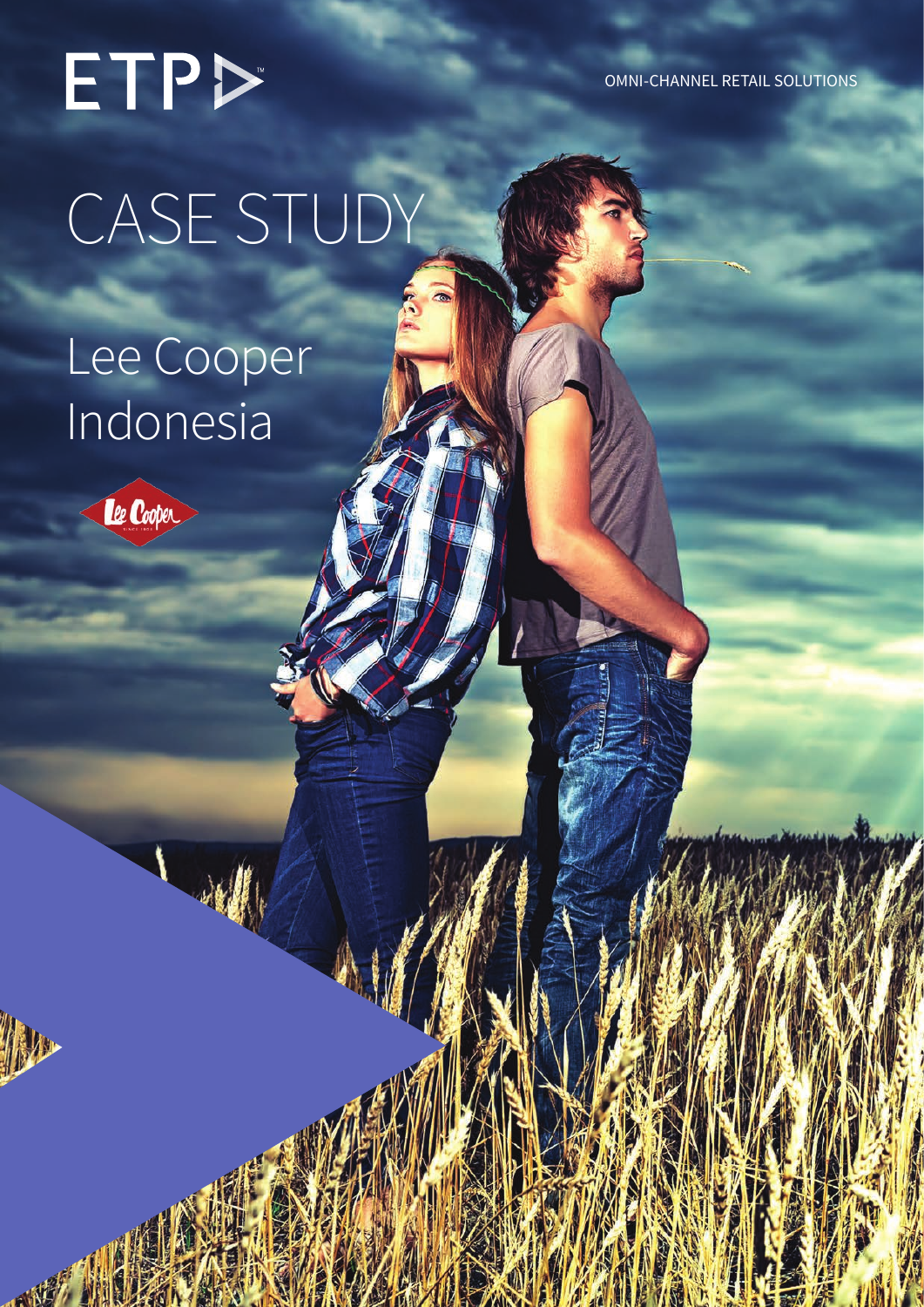

Lee Cooper brand is an English clothing company, operating worldwide, that licenses the sale of many Lee Cooperbranded items, including denim jeans. The head office is located in London, England. The company originally produced workwear for export, and began to specialize in denim jackets and trousers in the 1930s.

The brand that eventually became Lee Cooper was established in 1908 by Morris Cooper and a friend, Louis Maister, after they arrived in London from their hometown in Lithuania, having previously spent some time in South Africa. Morris Cooper created a production company work clothes, The Morris Cooper Factory, which later became Lee Cooper. Since the beginning of its presence, Lee Cooper has now become a European brand that is known as the first and oldest, authentic denim. It has been a forerunner in the fashion style of the British and Europe for decades. Known as "the Great British" and also "European Original", Lee Cooper is a leading name aligned with denim products from America.

Throughout its 100 year history, Lee Cooper became a revolutionary denim lifestyle brand in Europe, and became the go-to fashion label for iconic rock 'n' roll bands such as The Rolling Stones and internationally acclaimed talent Serge Gainsbourg. The brand has always fueled trends, developed innovations and mobilized the youth culture.

Today, the Lee Cooper products and collections are created with denim at the heart, and fashion at the forefront. Lee Cooper's creativity is driven by its East London origins, sanctioning global accessibility into authentic London style. Much loved and used throughout the world, Lee Cooper has a presence across the globe in major economies today.

#### **Brand Positioning:**

- Men and Women, 18-35 years of age
- The Lee Cooper customer is approachable, relaxed and has a laid back attitude towards life. They like wellcut, hardwearing clothing from a reliable brand which can transcend seasons. Individuality is integral to their personal style.
- 40 licensee partners internationally
- Operates as a 100% licensing business, present throughout Europe, the Middle East, the Indian subcontinent, Asia Pacific and Central America.
- Sold in over 100 countries worldwide with over 500 Lee Cooper branded stores
- Lifestyle categories include apparel, fragrance, footwear, head wear, eyewear, luggage and underwear.

#### Customer Facts

**Number of stores: 99 Standalone stores and 10 Shop-in-Shop**

**Business segments: Retail & Wholesale**

**Retail formats: Standalone & Shop-in-Shop**

**Locations: Pekanbaru, Cilegon, Kalimantan, Lampung, Makassar, Sulawesi, Yogyakarta**

#### Key Store Statistics

**Store size (average): The smallest Shop-in-shop is about 20 sqm & the biggest store which is a Standalone store (Boutique) is 80sqm**

**SKU's (average): Ranging from a minimum of 151 units to a maximum of 1,839 units. Styles in a store can range from 100 to 500 units**

**No. of sales tickets (average): 2,250 per month**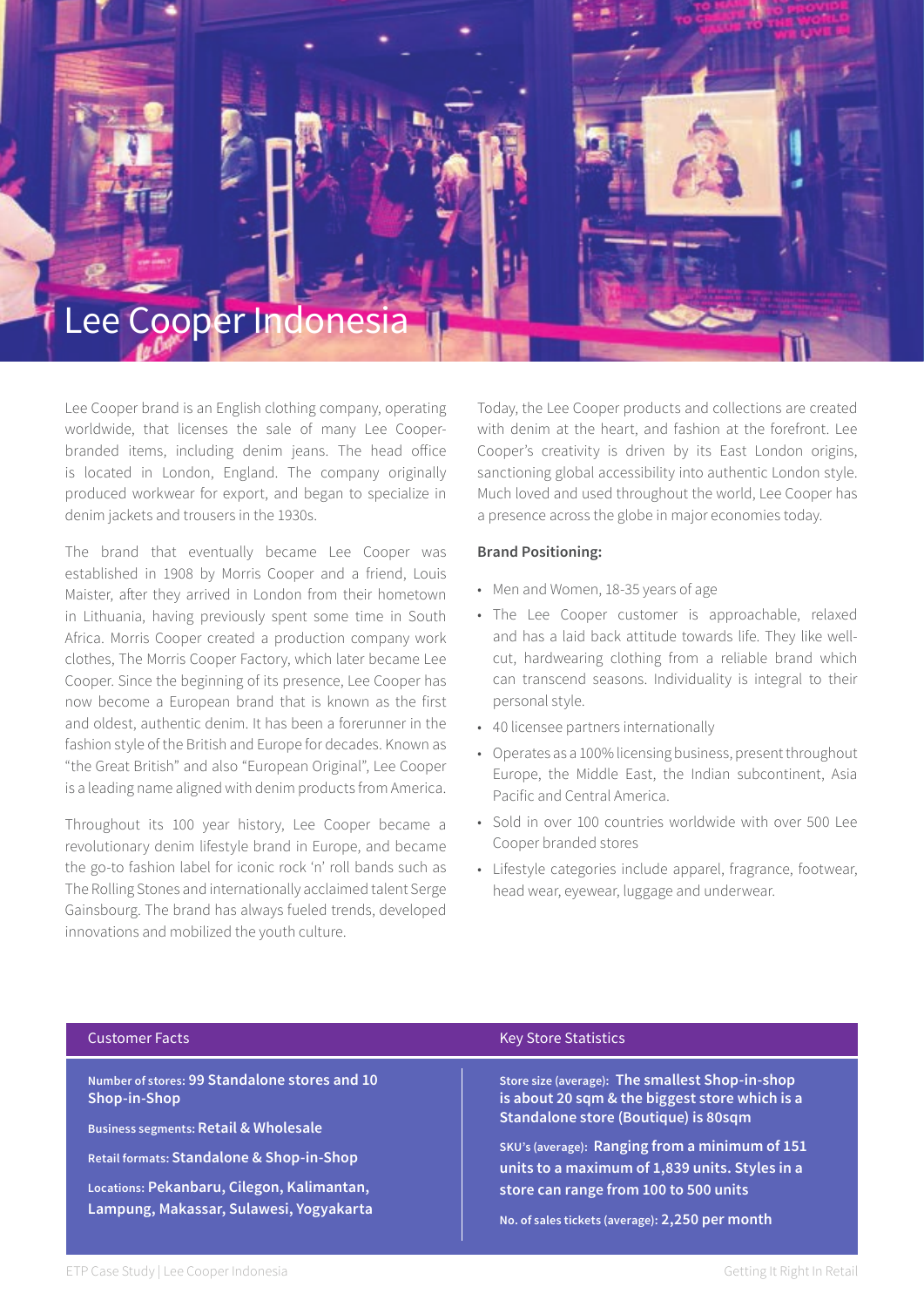

ETP V5 Omni-channel Retail Solutions implemented at Lee Cooper Indonesia include ETP Store Front, ETP Store Operations and ETP Accelerator.



### Business Needs:

- Complete enterprise system that integrates all the stores with the warehouse
- Enable prompt and accurate view of store revenue, profitability, stocks, and finance reports at the earliest after a period close
- Access to real-time information and reports



## Project Objective:

• To have a quick and consolidated view of the business performance



- ETP Store solution integrated with the ERP system, warehouse processes, supply chain and finance departments
- Consolidated view of sales and inventory positions across all stores and retail formats
- Centralized control of product master
- Integration with the promotion engine for defining and executing promotions realtime, based on the location, time, customer and merchandise

**Consolidated view**of **sales** and **inventory positions across all stores** and **retail formats**